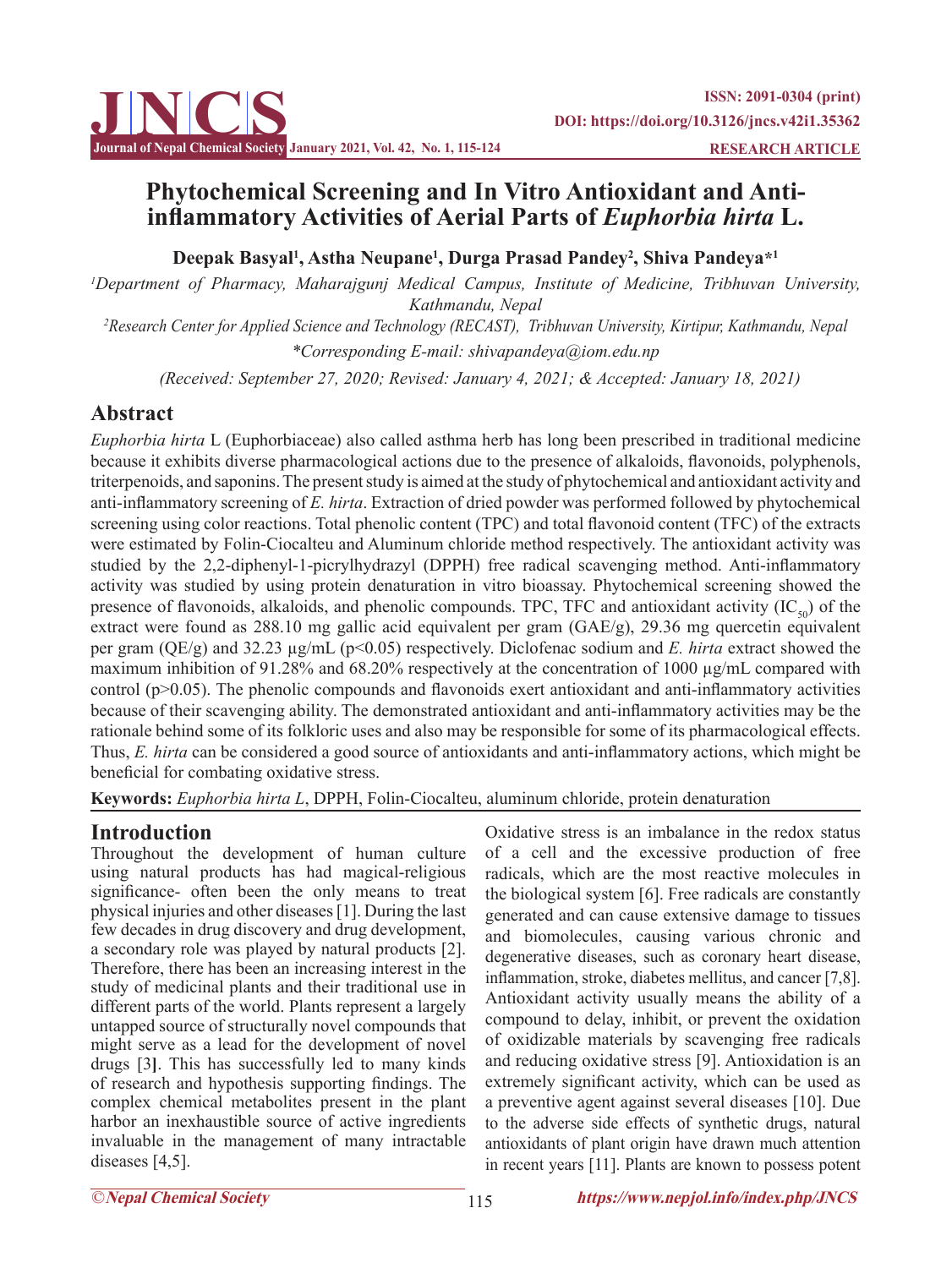bioactive compounds capable of preventing and treating most oxidative-related diseases and these compounds might act as leads in drug development [12].

Inflammation is a complex biological adaptive response or process triggered by noxious stimuli and conditions such as infection and tissue injury [13]. Inflammatory diseases are a major cause of morbidity and mortality in the world [14]. It has extensively been demonstrated that strong and complex interconnections occur between oxidative stress and the inflammatory response. At the site of inflammation, overproduction of reactive oxygen species (ROS) predominates subsequent oxidative stress and potentially cause damage to biomolecules such as DNA, lipids, and proteins [15]. A plethora of evidence for herbal medications garnered wide interest as complementary and alternative therapeutics. Nowadays, search for natural entities with anti-inflammatory activity with lesser side effects is vital. Therefore, efforts are being continuously made to identify such agents and to validate their scientific authenticity.

*Euphorbia hirta* (Euphorbiaceae) native to India, also known as *Dhudejhar* in Nepal, is mostly found in the moist place at elevation up to 1,800 meters. There are approximately 1600 species in the Euphorbia genus, and many of these are grown throughout Asia because of their pharmacological properties. It is an annual herb that grows erect up to 20 cm to 60 cm high with a hairy solid stem that produces white latex [16,17]. The leaves and stems of *E. hirta* produce a milky-white juice when cut [18]. It is frequently seen growing open waste spaces, banks of watercourses, pathways, roadsides, and grasslands [19]. Different classes of phytochemicals like flavonoids, polyphenols, tannins, triterpenes, phytosterols, and alkaloids are reported in this plant [20]. The plant has sedative, anxiolytic, analgesic, antipyretic, anti-inflammatory, and diuretic properties [21]. Furthermore, studies revealed that the plant possesses galactogenic, anti-microbial, antioxidant, antidiarrhoeic, antihypertensive anticancer, antimalarial, repellent, and antifeedant activities [22]. Previous studies have attempted to characterize the chemical compounds present in *E. hirta* but there is a lack of information relating to the specific constituents of *E. hirta* and their potential clinical applications [23]. Moreover, herbs are a more efficacious, safe, economic, and reliable, less toxic, and accessible natural resource of drugs all over the world. So, the present study aims to assess the qualitative and quantitative phytochemical screening

and investigate the *in vitro* antioxidant activity of *E. hirta* , and evaluate its potential for clinical use as a natural antioxidant and anti-inflammatory agent.

## **Materials and Methods Plant collection and extraction**

The fresh aerial part of the plant was collected from the open grassland of Gaidakot, Nawalparasi, Nepal. It was identified in National Herbarium and Plant Tissue Culture Laboratory, Lalitpur, Nepal. It was cut into pieces and shade dried for 20 days. The dried sample was pulverized to powder using a mechanical grinder. It was passed through sieve number 60 for uniformity. The extraction, phytochemical screening, and antioxidant activity evaluation were carried out at Chemistry, Pharmacognosy and Pharmacology laboratory of Department of Pharmacy, Maharajgunj Medical Campus, Institute of Medicine, Kathmandu, and National Academy of Science and Technology, Khumaltar, Lalitpur, Nepal.



*Figure 1: Aerial plant part with leaves of Euphorbia hirta L*

200 g powder was first extracted with 600 mL methanol by maceration for 24 hours. The methanol extract was obtained by filtration through a vacuum filter. The extract was further concentrated to 150mL in a rotary vacuum evaporator. 100mL water was added to the concentrated methanol extract and then extracted with 200mL ethyl acetate in a separating funnel three times. The ethyl acetate layer was concentrated to  $1/4<sup>th</sup>$  in rotary vacuum evaporator at 40°C, 20 mL of 10%  $H_2SO_4$  was added and allowed to stand overnight. The solution was again extracted with ethyl acetate in a separating funnel. The ethyl acetate layer was taken evaporated to dryness using a rotary vacuum evaporator. The dried crude extract was then stored in the fridge until ready for use. All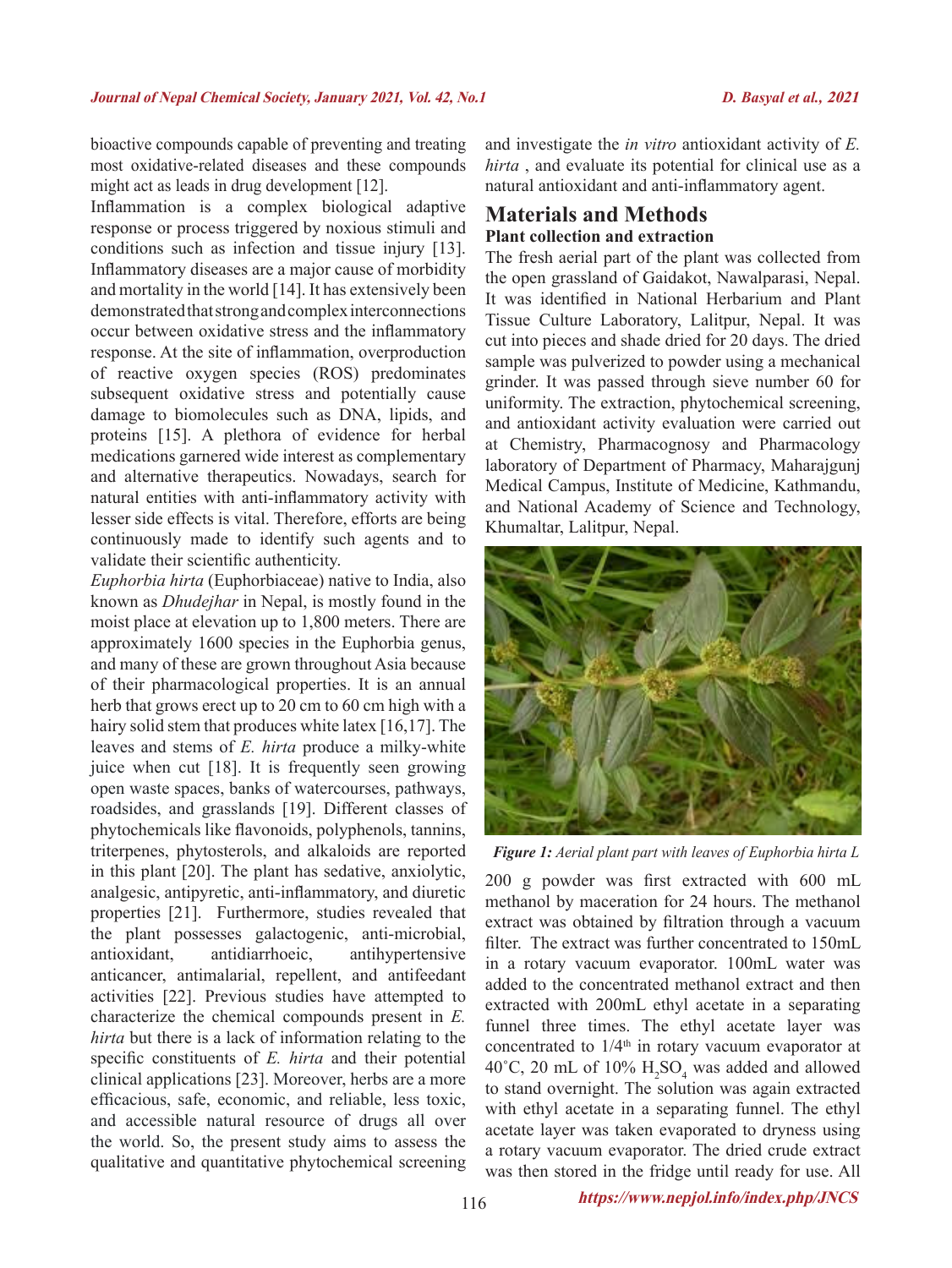chemicals were of analytical reagent grade and were used without further purification.

### **Qualitative phytochemical screening**

The phytochemical screenings of different classes of secondary metabolites were performed according to standard test protocol [24].

## **Quantitative phytochemical screening Total phenolic contents (TPC)**

Total phenolic content was determined by Folin-Ciocalteu (FC) method with slight modification [25-26]. Same volume (0.5 mL) of the plant extract (1mg/mL) and different concentrations of gallic acid as standard (10-120 µg/mL) were taken and 0.1 mL 1:2 FC reagent was added along with 0.8 mL deionized water. After 3 minutes of incubation, 0.3 mL of  $\text{Na}_2\text{CO}_3$  was added and allowed to stand for 30 minutes at room temperature. After 30 minutes absorbance was taken at 765 nm against the methanol as blank in 96 wells plate ELISA reader. The total phenolic content of all the samples was calculated as the mg GAE/gram of dry extract with the help of the equation obtained from the standard curve. All the tests were done in triplicates.

The amount of phenol in plant extracts was calculated by the following formula.

#### $T = C x V/M$

where,  $T = \text{Total Phenolic content mg/g}$ ,  $C = \text{The}$ concentration of Gallic acid established from the calibration curve (mg/mL),  $V =$ The volume of extract solution (mL),  $M = The weight of the plant extract (g)$ 

#### **Preparation of standard solution**

The gallic acid and quercetin 10mg were accurately weighed into a 10 mL volumetric flask, dissolved in 10 mL methanol and the solution was made up to 10 mL with the same solvent [1 mg/mL]. Several dilutions of the standard solution were performed and the respective absorbance was determined.

#### **Total flavonoid content (TFC)**

Total flavonoid content was estimated by the aluminum chloride method with slight modification [25-26]. Equal volume (1.5 mL) of the plant extract (1 mg/mL) and standards of different concentrations (10-60 mg/mL) were mixed with 75  $\mu$ L 5% NaNO<sub>2</sub> and incubated for 6 minutes. After that  $150 \mu L$  of  $10\%$ ,  $AICI<sub>3</sub>$  was added to the mixture and again incubated for 6 minutes. After 6 minutes, 0.5 mL of 1M NaOH was added and the total volume was made up to 3 mL with deionized water. The reaction mixture was

shaken and the absorbance was measured at 510 nm in 96 wells plate ELISA reader. Total flavonoid content was expressed as the mg equivalents of quercetin per gram of dry extracts with the help of an equation obtained from the standard and all the tests were performed in triplicates.

The total content of flavonoid in plant extracts was calculated by the following formula:



*Figure 2: Calibration curve of gallic acid*





where,  $T = Total\$ flavonoid content (mg/g),  $C = The$ concentration of Quercetin established from the calibration curve (mg/mL),  $V =$  The volume of extract solution (mL),  $M =$ The weight of the plant extract (g)

#### **Antioxidant assay (DPPH free radical scavenging assay)**

2,2-diphenyl-1-picrylhydrazyl (DPPH) was used to determine the free radical scavenging activity of extracts [26]. DPPH assay is routinely employed in laboratories for determining the free radical scavenging potential of purified phenolic compounds and natural plant extracts since the assay is rapid, easy, and inexpensive. The principle of this assay is based on the reduction of DPPH, a free stable radical by an antioxidant according to the following reaction. During the reaction, the alcoholic solution of DPPH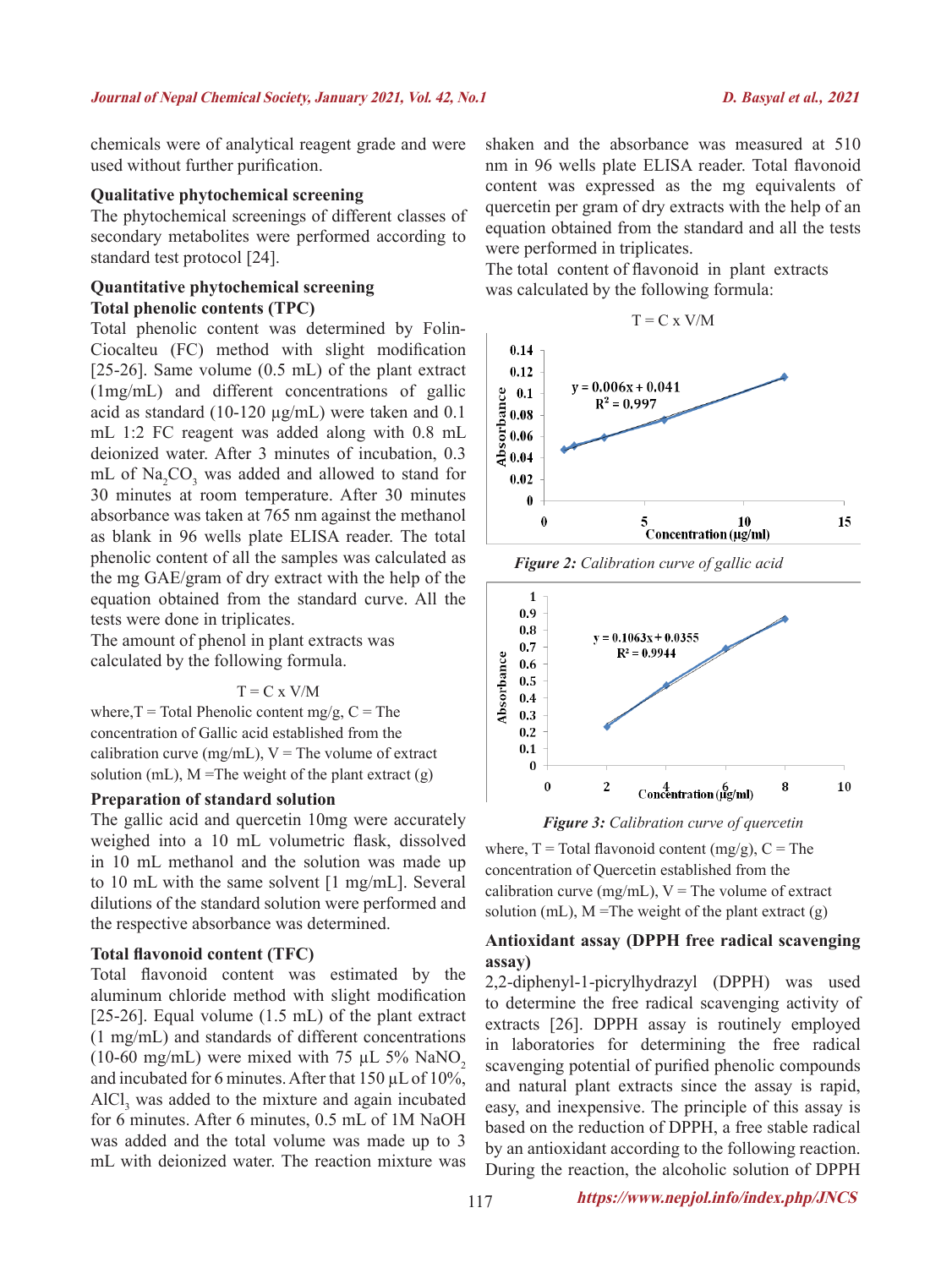

turns from deep violet or purple color to light yellow color. For the DPPH assay, 2.5 mL of different concentrations  $(3-100 \mu g/mL)$  of plant extracts, as well as standard (ascorbic acid), was made in test tubes. Then 1 mL of 0.3 mM freshly prepared DPPH was added to the samples mixed well and incubated in dark for 30 minutes. After incubation absorbance was taken at the wavelength of 517 nm in 96 wells plate ELISA reader and all the tests were done in triplicates. Lower the absorbance of the reaction mixture indicates higher free radical scavenging activity. The percentage scavenging of DPPH by the extracts was calculated according to the following formula.

$$
\% Inhibition = (A_{\text{control}} - A_{\text{sample}}) / A_{\text{control}}) \times 100
$$

To assess the antioxidant potency, the  $IC_{50}$  (defined as the concentration of substrate that causes 50% reduction of the DPPH color) was calculated graphically using a calibration curve in the linear range by plotting the extract concentration versus the corresponding scavenging effect. The lower the  $IC_{50}$ value, the higher is the antioxidant activity.

## **In–vitro Anti-inflammatory action (Inhibition of albumin denaturation)**

The anti-inflammatory activity of *E. hirta* was studied by using the inhibition of the albumin denaturation technique [27-28]. A volume of 1mL of extracts (aqueous and ethanolic) or of diclofenac sodium at different concentrations (100, 200, 500, and 1000*μ*g/ mL) was homogenized with 1mL of an aqueous solution of bovine serum albumin (5%) and incubated at 27°C for 15 minutes. The mixture of distilled water and BSA constituted the control tube. Denaturation of the proteins was caused by placing the mixture in a water bath for 10 minutes at 70°C. The mixture was cooled inside the ambient room temperature, and the activity of each mixture was measured at 660 nm (SHIMADZU, UV 1800). Each test was done three times. The following formula was used to calculate inhibition percentage.

% inhibition=(Absorbance Control –Absorbance Sample)/(Absorbance Control) X 100

The increments in absorbance of the test sample concerning control indicated stabilization of protein i.e., inhibition of protein (albumin) denaturation or anti-denaturation effect by the test extract and the reference drug Diclofenac sodium.

#### **Statistical analysis**

The results were presented as  $Mean \pm SD$ . Statistical analyzes of data were performed using one-way analysis of variance (ANOVA) followed by Post Hoc Tukey test using SPSS ver. 25 Significant differences were considered at  $p < 0.05$ .

## **Results and Discussion Qualitative phytochemical screening**

Phytochemical screening of the ethyl acetate extract showed the presence of flavonoids, alkaloids, and phenolic com pounds.

*Table 1: Phytochemical screening of ethyl acetated extract of E. hirta*

| Secondary<br>metabolites                   | <b>Chemical test</b>         | Ethyl<br>acetate<br>extract |  |
|--------------------------------------------|------------------------------|-----------------------------|--|
| Flavonoids                                 | Shinoda test                 | $^{++}$                     |  |
|                                            | Alkaline reagent test        | $^{++}$                     |  |
|                                            | Lead acetate test            | $^{++}$                     |  |
| Alkaloids                                  | Mayer's test                 |                             |  |
|                                            | Wagner's test                | $^{+}$                      |  |
|                                            | Hager's test                 |                             |  |
|                                            | Dragendorff reagent          | $^{+}$                      |  |
| Phytosterols                               | Libermann<br>Burchard's test |                             |  |
| Carbohydrates                              | Molisch's Test               |                             |  |
| Proteins                                   | Ninhydrin Test               |                             |  |
| Saponins                                   | Hemolysis test               |                             |  |
|                                            | Froth test                   |                             |  |
| Phenolic<br>compounds                      | Ferric chloride test         | $^{+}$                      |  |
| $+$ $\div$ = Presence and $\div$ = Absence |                              |                             |  |

#### **Total phenolic content**

The total phenol contents of plant extracts were calculated from the regression equation of the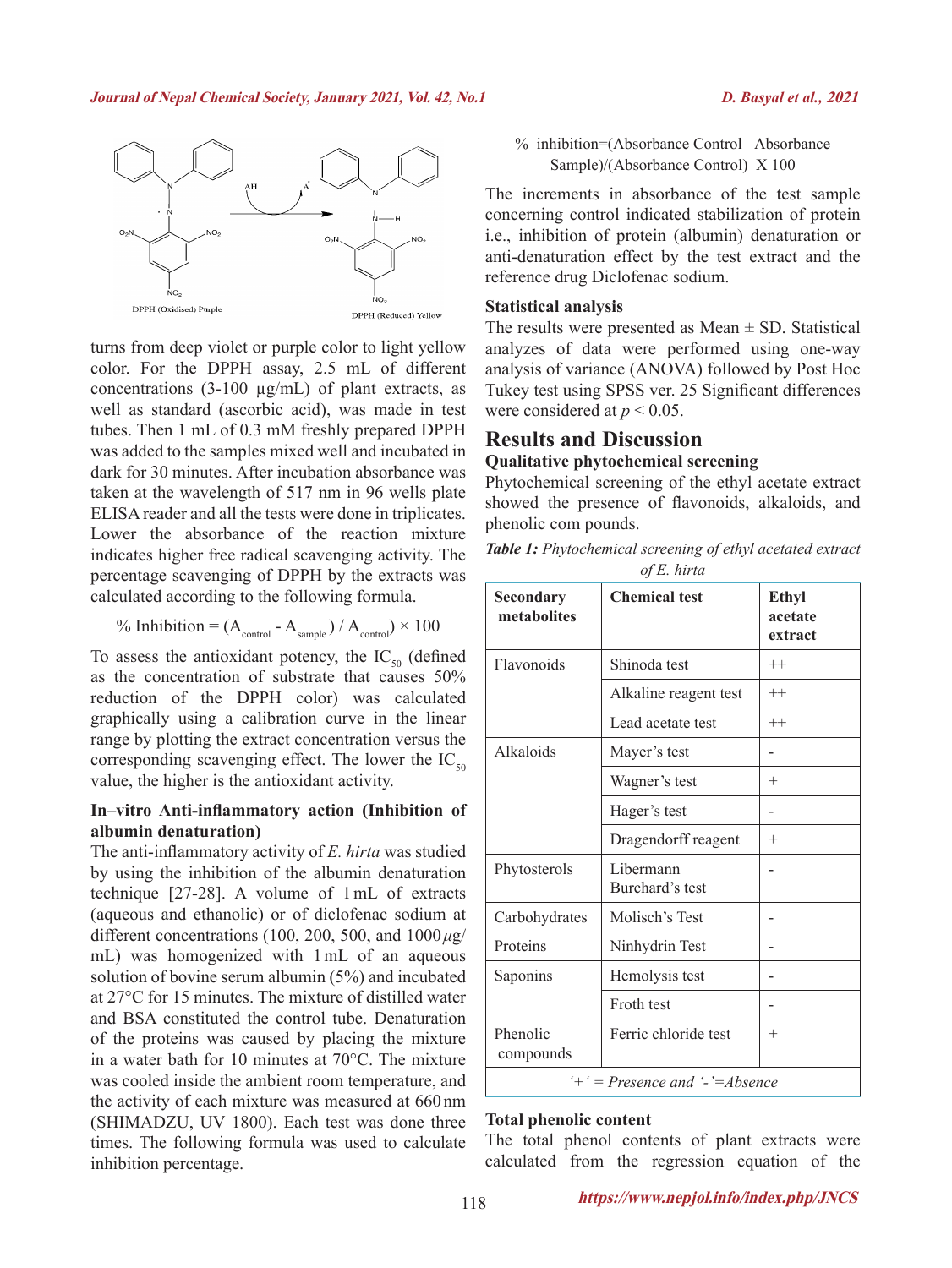calibration curve. The total phenolic content in ethyl acetate extracts was found to be 288.10 mg GAE/g.

## **Total flavonoid content**

The total flavonoid contents of plant extracts were calculated from the regression equation of the calibration curve. The total flavonoid content of ethyl acetate extract was found to be 29.36 mg QE/g.

#### **Anti-oxidant activity**

The antioxidant activity  $(IC_{50})$  of the ethyl acetate extract was carried out by using DPPH free radical scavenging assay and it was found to be 32.23  $\mu$ g/mL.

*Table 2: In-vitro anti-inflammatory action of Diclofenac sodium versus E. hirta extract*

| Dose<br>$(\mu g/mL)$<br><b>Diclofenac</b> | Protein<br>denaturation<br>$\frac{6}{6}$ Inhibition) | <b>Dose</b><br>$(\mu g/mL)$<br>extract | Protein<br>denaturation<br>(% Inhibition) |
|-------------------------------------------|------------------------------------------------------|----------------------------------------|-------------------------------------------|
| 100                                       | 73.32                                                | 100                                    | 46.23                                     |
| 200                                       | 78.61                                                | 200                                    | 52.12                                     |
| 500                                       | 82.16                                                | 500                                    | 59.24                                     |
| 1000                                      | 91.28                                                | 1000                                   | 68.20                                     |

#### **In–vitro anti-inflammatory action**

The present results exhibited a concentrationdependent inhibition of protein (albumin) denaturation by the extracts. The percentage values were obtained using various concentrations of test compounds, and readings are presented as the mean of triplicates. A standard anti-inflammation drug, Diclofenac sodium showed the maximum inhibition of 91.28% at the concentration of 1000 µg/mL compared with control (Table 2) whereas in the case of extract maximum inhibition of 68.20 was observed at a concentration of 1000 µg/mL compared with control. There was no significant difference in the anti-inflammatory activity of standard drug diclofenac sodium and extract ( $p$  $>$ 0.05) so the anti-inflammatory activity of the extract was comparable with standard diclofenac sodium extract and reference drug. Further definitive studies are necessary to ascertain the mechanisms and constituents behind its anti-inflammatory actions both in vivo and in vitro.

Medicinal plants are since ancient times lauded for their diverse pharmacological actions which could be attributed to the presence of secondary metabolites such as alkaloids, flavonoids, glycosides, tannins, steroids, etc.[29-30]*.* Some of these plants are important sources of natural antioxidants that have been shown to reduce the risk and progression of certain acute and chronic diseases such as cancer,

heart diseases, and stroke by scavenging free radicals which are impetrated in the pathogens us of many diseases [31].

Many studies suggest that polyphenols and flavonoids exert antioxidant and anti-inflammatory activities by scavenging hydroxyl radicals, superoxide anions, and lipid peroxy radicals [31-32]. In our study total phenol content and total flavonoid content was calculated as 288.10 mgGAE/g and 29.36 mg QE/g respectively. In a study conducted by Basma *et al.* [32] total phenolic content of *E. hirta* leaves, flower, root, and stem extract was calculated as 206.17 mgGAE/g, 117.08 mgGAE/g, 83.15 mgGAE/g, and 65.70 mgGAE/g, respectively. On the other hand, total flavonoid content in leaves, flowers, roots and stems extracts was calculated as (37.970±0.003) mgQE/g, 35.20 mgQE/g, 24.350 mgQE/g, and 24.120 mgQE/g, respectively. A similar study conducted by Asha S et al [33] determined total phenol content as 275.64 mgGAE/g, 291 .74 mgGAE/g, and 285.41 mgGAE/g in aqueous, ethanolic, and methanolic extract respectively, and total flavonoid content as 26.37 mg QE/g, 40.32 mg QE/g, and 32.29 mgQE/g in aqueous, ethanolic and methanolic extract respectively.

Plant polyphenols produced either from phenylalanine or its precursor Shikimic acid, are important dietary antioxidants because they possess ideal structural chemistry for free radical scavenging activity [34]. Numerous *in vitro* studies have shown antioxidant potential in protecting against many diseases [35]. Plants have diverse groups of polyphenolic compounds, such as simple phenolic, phenolic acids, anthocyanins, hydroxycinnamic acid derivatives, and flavonoids [36,37]. All these phenolic classes have gained extensive attention because of their physiological functions, including free radical scavenging, anti-mutagenic, anticarcinogenic, and anti-inflammatory effects [37,38]. The antioxidant activity of phenolics is largely due to their redox properties which make them act as reducing agents, hydrogen donors, singlet oxygen quenchers, and as well as potential metal chelators [39].

Polyphenol is the major plant compound with a high level of antioxidant activity [40]. This activity is due to their ability to absorb, neutralize, and quench free radicals [41]. Their ability as free radical scavengers could also be attributed to their redox properties, presence of conjugated ring structures, and carboxylic group, which have been reported to inhibit lipid peroxidation [42]. The phenolic compounds and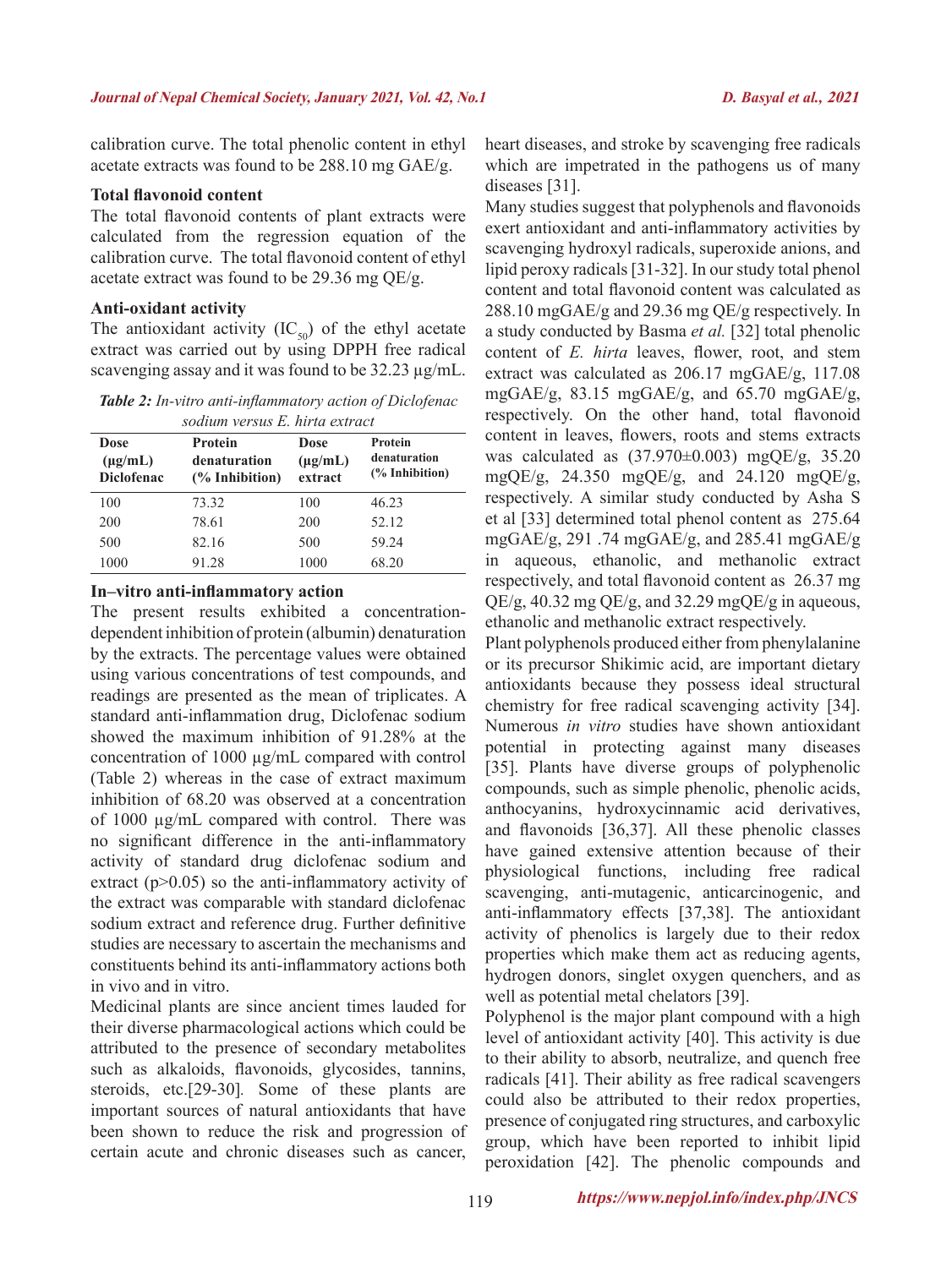flavonoids were found to play an important role in antioxidative activity because of their scavenging ability due to their hydroxyl groups [43]. There are certain problems associated with the use of animals in experimental pharmacological research such as ethical issues and the lack of rationale for their use when other suitable methods are available or could be investigated [44]. Hence, in the present study, the protein denaturation bioassay was selected for in vitro assessment of the anti-inflammatory property. Denaturation of the tissue proteins is one of the well-documented cases of inflammatory and arthritic diseases [45]. Production of auto-antigens in certain arthritic diseases may be due to the denaturation of proteins *in vivo* [46]*.* Therefore, using agents that can prevent protein denaturation would be worthwhile for anti-inflammatory drug development.

The DPPH test provides information on the reactivity of the test compounds with a stable free radical, though DPPH radical is absent in biological systems [47]. The DPPH assay is often used to evaluate the ability of antioxidants to scavenge the free radicals from test samples. Whereby, the free radicals cause biological damage through oxidative stress and such process lead to many disorders like neurodegenerative diseases, cancer, and AIDS [48]. Therefore, DPPH assay is an effective method to measure their scavenging power. However, the degree of reduction in absorbance is an indication of the radical scavenging (antioxidant) power of an agent [49], it was observed that the free radical scavenging activity of extract increased with increasing concentration. The antioxidant principle in their interaction depends on oxidative free radicals. The main mechanism of the DPPH method is that the bioactive compounds react with the stable free radical i.e., 1,1-diphenyl-β-picrylhydrazyl. It is converted to 1,1-diphenyl-β-picrylhydrazine with color change. The color changes can be measured quantitatively by spectrophotometer absorbance at 517 nm. The gradually color change indicates the scavenging activities of the plant crude sample due to bioactive compounds such as phenolic compounds, flavonoids, terpenoids, and derivatives [50-52]**.**

Inflammation is a symptom of many chronic diseases. It is a normal protective response to tissue injury caused by physical trauma, noxious chemical, or by microbial agents [53]. Inflammation is a protective attempt by the body to remove injurious stimuli as well as initiate the healing process of the tissue [54]. Medicinal plants used in traditional medicine to

treat anti-inflammatory conditions seem viable and logical alternatives in search of safe and effective anti-inflammatory agents [55]. Hence, in this study plant extract was subjected to a simple and viable protein denaturation bioassay method to evaluate its potential as an anti-inflammatory drug. It is wellknown fact that denaturation of tissue protein leads to inflammatory and arthritic diseases.

Protein denaturation is a process in which proteins lose their tertiary structure and secondary structure by application of external stress or compound, such as strong acid or base, a concentrated inorganic salt, an organic solvent, or heat [56]. Most biological proteins lose their biological function when denatured. Denaturation of proteins is a well-documented cause of inflammation [57]. As part of the investigation on the mechanism of the anti-inflammation activity, the ability of plant extract to inhibit protein denaturation was studied. It was effective in inhibiting heatinduced albumin denaturation. Extract effect on inhibition of protein denaturation was found to be comparable with the standard drug diclofenac sodium. Our results correlate the reduction of free radical production with the anti-inflammatory effect of this plant. The results of the present work suggest that the anti-inflammatory activities of the same extracts could be explained, at least in part, by their antioxidant properties [58]. The results indicated that this plant is worthy of further investigation as an antiinflammatory drug. It contains an anti-inflammatory principle that may be useful in the treatment of acute inflammatory conditions. Although not fully understood, several action mechanisms are proposed to explain in vivo anti-inflammatory action. One of the important mechanisms is inhibition of eicosanoid generating enzymes including phospholipase  $A_2$ , cyclooxygenases, and lipoxygenases, thereby reducing the concentrations of prostanoids and leukotrienes [59]. Recent studies have also shown that certain flavonoids, especially flavone derivatives, express their anti-inflammatory activity at least in part by modulation of pro-inflammatory gene expressions such as cyclooxygenase-2, inducible nitric oxide synthase, and several pivotal cytokines. Due to these unique action mechanisms and significant in vivo activity, flavonoids are considered to be reasonable candidates for new anti-inflammatory drugs [60].

Further, the study shall be aimed at isolating and identifying the substances responsible for the anti-oxidant and anti-inflammatory activities of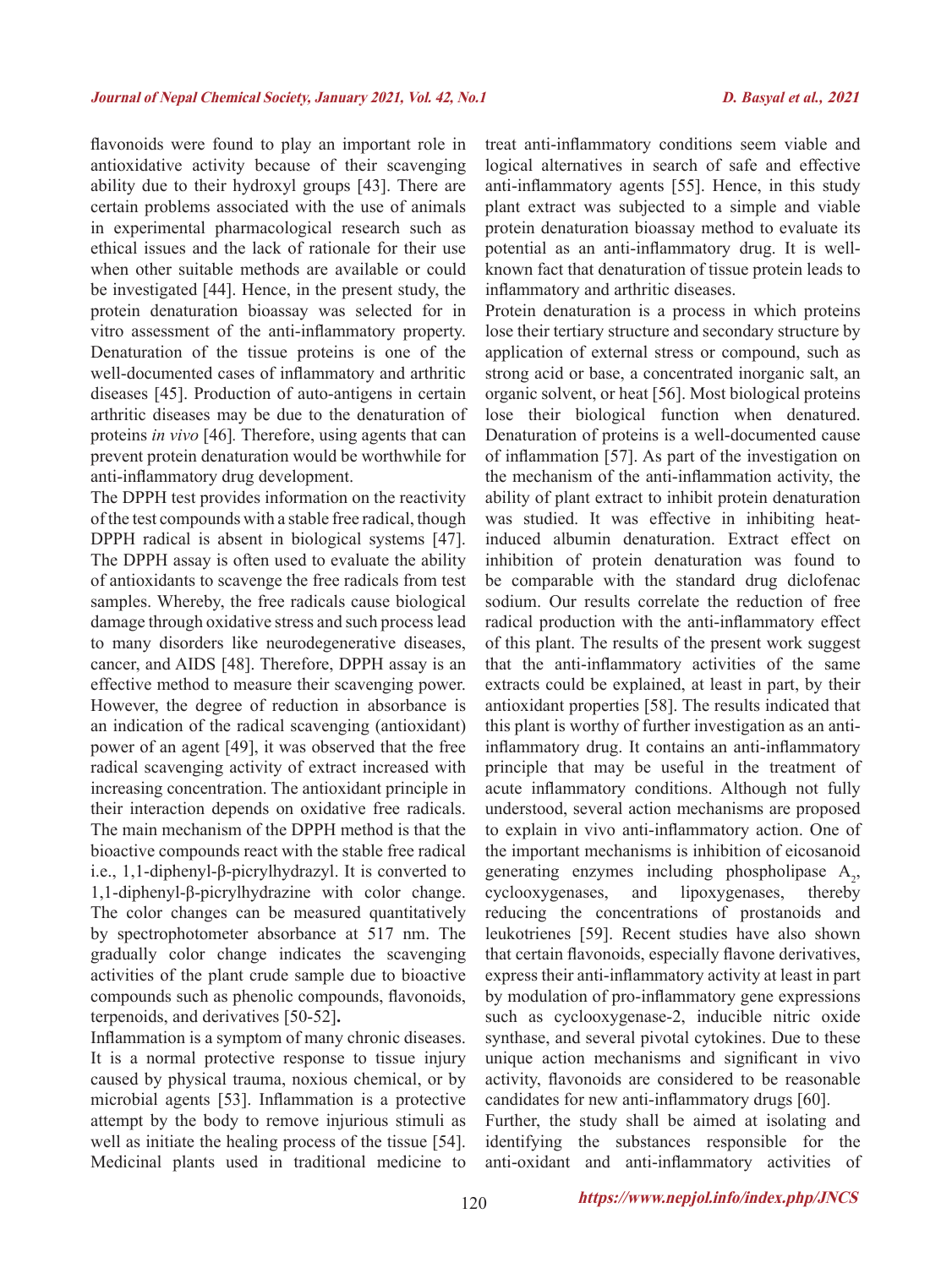plant extracts which may be further exploits in the formulation of the medicine. Furthermore, in vivo antioxidant and anti-inflammatory activities of these extracts need to be assessed. It is necessary to investigate further and understand the relationship between anti-oxidant and anti-inflammatory activities of flavonoid and phenolic compounds in the plant extract under study. It may, therefore, be concluded from this study that understanding the reaction mechanisms can help in evaluating the antioxidant and anti-inflammatory activities of various compounds as well as in the development of the novel drug.

## **Conclusion**

This study enhances the ability of *E. hirta* extract as an excellent natural source for antiradical scavenging. Thus, it can be considered as a good source of antioxidants which might be beneficial for combating oxidative stress. Therefore, the results may be taken into account for the development of herbal medicine to treat diseases related to oxidative damage. Further study is necessary for isolation and characterization of the active antioxidant and anti-inflammatory agents, which can be used to treat various oxidative stressrelated diseases. Furthermore, in vivo antioxidant and anti-inflammatory activities of these extracts need to be assessed.

# **Acknowledgments**

The authors are thankful to the National Academy of Science and Technology, Khumaltar, Lalitpur for their technical support and Department of Pharmacy, Maharajgunj Medical Campus, Institute of Medicine, Tribhuvan University for providing the facilities for carrying out this research work.

# **References**

- 1. R. R. N. Alves, and H. N. Alves, The faunal drugstore: Animal-based remedies used in traditional medicines in Latin America, *Journal of Ethnobiology and Ethnomedicine*, 2011, **7**(9),1- 43. (DOI: 10.1186/1746-4269-7-9)
- 2. F. E. Koehn, and G. T. Carter, The evolving role of natural products in drug discovery, Nature Reviews Drug Discovery, 2005, **4**(3), 206-220. (DOI: 10.1038/nrd1657)
- 3. P. Scartezzini and E. Speroni, Review on some plants of Indian traditional medicine with antioxidant activity, *Journal of Ethnopharmacology*, 2000, **71**(1-2), 23-43. (DOI: 10.1016/S0378- 8741(00)00213-0).
- 4. P. Ljubuncic, I. Portnaya, U. Cogan, H. Azaizeh and A. Bomzon, Antioxidant activity of *Crataegus aronia* aqueous extract used in traditional Arab medicine in Israel, *Journal of Ethnopharmacology*, 2005, **101**(1-3), 153-161. (DOI: 10.1016/j.jep.2005.04.024).
- 5. S. E. Lee, H. J. Hwang, J. S. Ha, H. S. Jeong, and J. H. Kim, Screening of medicinal plant extracts for antioxidant activity, Life Sciences, 2003, **73**(2), 167-179. (DOI: 10.1016/S0024-3205(03)00259- 5).
- 6. H. Zhang, R Tsao, Dietary polyphenols, oxidative stress, and antioxidant and anti-inflammatory effects. *Current Opinion in Food Science*, 2016, **8**, 33-42. (DOI: 10.1016/j.cofs.2016.02.002).
- 7. G. Miliauskas, P. R. Venskutonis and T. A. Van Beek, Screening of radical scavenging activity of some medicinal and aromatic plant extracts, *Food Chemistry,* 2004, **85**(2), 231-237. (DOI: 10.1016/j. foodchem.2003.05.007).
- 8. H. B. Li, C. C. Wong, K. W. Cheng and F. Chen, Antioxidant properties in vitro and total phenolic contents in methanol extract from medicinal plants, *LWT-Food Science and Technology*, 2008, **41**(3), 385-390. (DOI: 10.1016/j. lwt.2007.03.011).
- 9. H. Guo, K. Saravanakumar and M. H. Wang, Total phenolic, flavonoid contents and free radical scavenging capacity of extracts from tubers of *Stachys affinis*, *Biocatalysis, and Agricultural Biotechnology*, 2018 **1**(15), 235-239. (DOI: 10.1016/j.bcab.2018.06.009).
- 10.Y. Zou, Y. Lu and D. Wei, Antioxidant activity of a flavonoid-rich extract of *Hypericum perforatum* L. in vitro, *Journal of Agricultural and Food Chemistry*, 2004, **52**(16), 5032-5039. (DOI: 10.1021/jf049571r).
- 11. F. Shahidi and Y. Zhong, Novel antioxidants in food quality preservation and health promotion. *European Journal of Lipid Science and Technology*, 2010, **112**(9), 930-40. (DOI: 10.1002/ ejlt.201000044).
- 12.A. Banerjee, N. Dasgupta and B. De, In vitro study of antioxidant activity of *Syzygium cumini* fruit, *Food Chemistry*, 2005, **90**(4), 727-733. (DOI: 10.1016/j.foodchem.2004.04.033).
- 13.L. Chen, H. Deng, H. Cui, J. Fang J, Z. Zuo, J. Deng, Y. Li, X. Wang and L. Zhao, Inflammatory responses and inflammation-associated diseases in organs, *Oncotarget,* 2018, **9**(6), 7204. (DOI: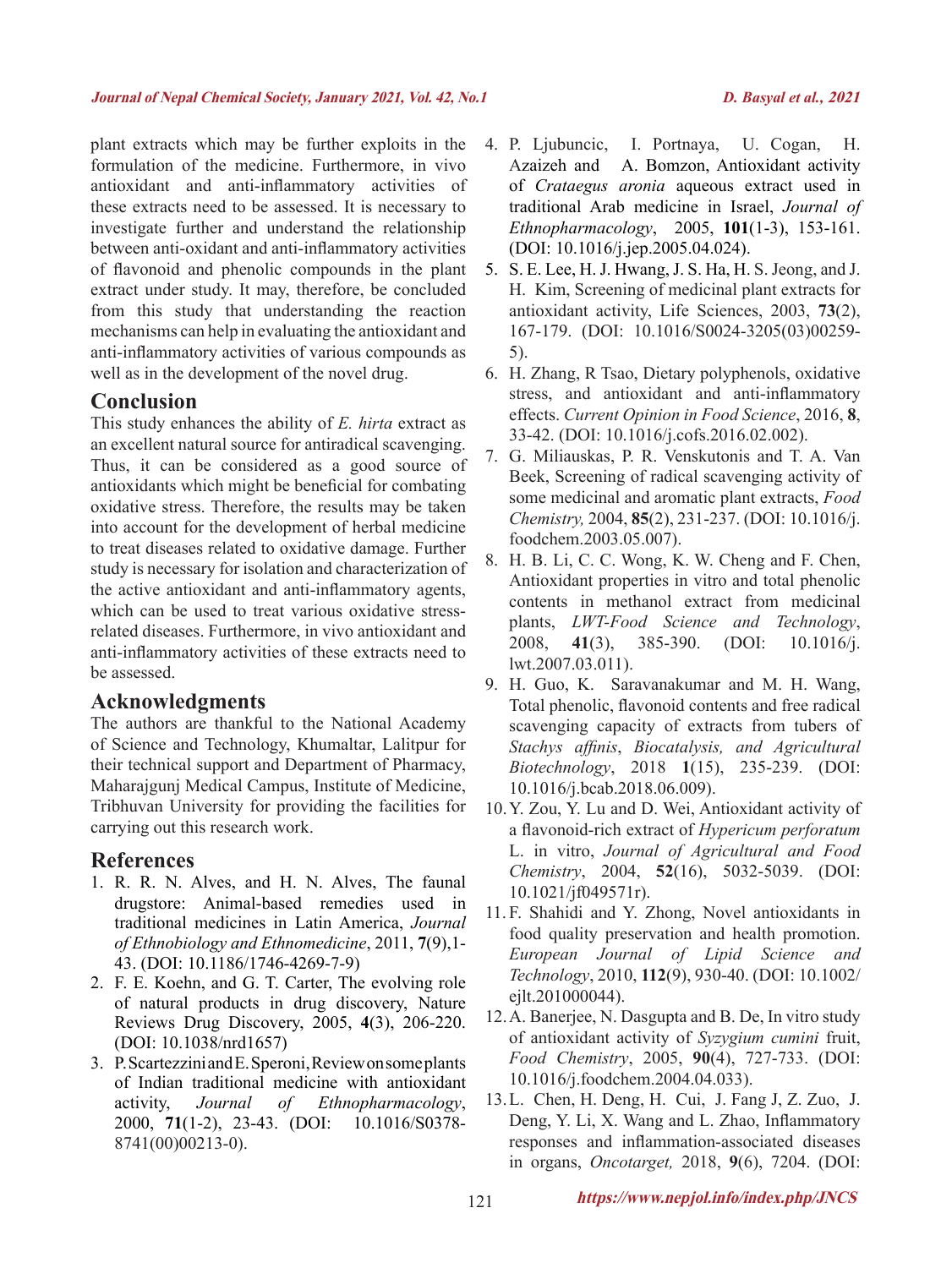10.18632/oncotarget.23208).

- 14.M. J. Sevenoaks, and R. A. Stockley, Chronic obstructive pulmonary disease, inflammation and co-morbidity–a common inflammatory phenotype, *Respiratory Research*, 2006, **7**(1), 70. (DOI: 10.1186/1465-9921-7-70)
- 15.P. S Whitton, Inflammation as a causative factor in the etiology of Parkinson's disease, *British Journal of Pharmacology*, 2007, **150**(8), 963-976. (DOI: 10.1038/sj.bjp.0707167).
- 16.A. A.Basma, Z. Zakaria, L.Y. Latha and S. Sasidharan, Antioxidant activity and phytochemical screening of the methanol extracts of *Euphorbia hirta* L, *Asian Pacific Journal of Tropical Medicine*, 2011, **4**(5), 386-390. (DOI: 10.1016/S1995-7645(11)60109-0).
- 17.R. Naz and A. Bano, Phytochemical screening, antioxidants and antimicrobial potential *of Lantana camara* in different solvents, *Asian Pacific Journal of Tropical Disease*, 2013, **3**(6). 480-486. (DOI: 10.1016/S2222-1808(13)60104-8).
- 18.M. Valko, D. Leibfritz, J. Moncol, M. T. Cronin, M. Mazur and J. Telser, Free radicals and antioxidants in normal physiological functions and human disease, *The International Journal of Biochemistry & Cell Biology*, 2007, **39**(1):44-84. (DOI: 10.1016/j.biocel.2006.07.001).
- 19.S. M. Rahman, S. Rana, M. N. Islam, A. Kumer, M. M. Hassan, T. K. Biswas and M. Atikullah, Evaluation of anxiolytic and sedative-like activities of methanolic extract of *Euphorbia hirta* leaves in mice, *Pharmacology & Pharmacy*, 2019, **10**(6), 283-297. (DOI:10.4236/pp.2019.106023).
- 20.N. Sharma, K. W. Samarakoon, R. Gyawali, Y. H. Park, S. J. Lee, S. J. Oh, T. H. Le and D. K. Jeong, Evaluation of the antioxidant, anti-inflammatory, and anticancer activities of *Euphorbia hirta* ethanolic extract, *Molecules,* 2014, **19**(9).14567- 14581. (DOI: 10.3390/molecules190914567).
- 21.S. Kumar, R. Malhotra and D. Kumar, *Euphorbia hirta*: Its chemistry, traditional and medicinal uses, and pharmacological activities, *Pharmacognosy Reviews*, 2010, **4**(7), 58. (DOI: 10.4103/0973- 7847.65327).
- 22.S. Kumar, R. Malhotra and D. Kumar, Antidiabetic and free radicals scavenging potential of *Euphorbia hirta* flower extract, *Indian Journal of Pharmaceutical Sciences*, 2010, **72**(4), 533. (DOI: 10.4103/0250-474X.73921).
- 23.M. A. Rajeh, Z. Zuraini, S. Sasidharan, L. Y.

Latha, S. Amutha, Assessment of *Euphorbia hirta* L. leaf, flower, stem and root extracts for their antibacterial and antifungal activity and brine shrimp lethality, *Molecules,* 2010, **15**(9), 6008- 6018. (DOI: 10.3390/molecules15096008).

- 24.O. A. Aiyegoro and A. I. Okoh, Preliminary phytochemical screening and in vitro antioxidant activities of the aqueous extract of *Helichrysum longifolium* DC, *BMC Complementary and Alternative Medicine,* 2010, **10**(1), 21. (DOI: 10.1186/1472-6882-10-21).
- 25.W. S. Jung, I. M. Chung, S. H. Kim, M. Y. Kim MY, A. Ahmad and N. Praveen, In vitro antioxidant activity, total phenolics and flavonoids from celery (*Apium graveolens*) leaves, *Journal of Medicinal Plants Research*, 2011, **5**(32), 7022-7030. (DOI: 10.5897/JMPR11.1129).
- 26.S. Chandra, P. Chatterjee, P. Dey, and S. Bhattacharya, Evaluation of in vitro antiinflammatory activity of coffee against the denaturation of protein, *Asian Pacific Journal of Tropical Biomedicine*, 2012, **2**(1), 178-180. (DOI: 10.1016/S2221-1691(12)60154-3).
- 27.B. Kar, R. S. Kumar, I. Karmakar, N. Dola, A. Bala, U. K. Mazumder and P. K. Hadar, Antioxidant and in vitro anti-inflammatory activities of *Mimusops elengi* leaves, *Asian Pacific Journal of Tropical Biomedicine,* 2012, **2**(2), S976-980. (DOI: 10.1016/S2221-1691(12)60346-3).
- 28.R. A. Mustafa, A. A. Hamid, S. Mohamed and F. A. Bakar, Total phenolic compounds, flavonoids, and radical scavenging activity of 21 selected tropical plants, *Journal of Food Science*, 2010, **75**(1), 28- 35. (DOI: 10.1111/j.1750-3841.2009.01401.x).
- 29.M. Rana, J. Pant, A. Jantwal, A. J. Rana, J. Upadhyay and S. Bisht, In-vitro anti-inflammatory and antioxidant activity of ethanolic extract of *Marchantia polymorpha* in Kumaun region, *World Journal of Pharmaceutical Research*, 2017, **7**(9), 864-875. (DOI: 10.20959/wjpr20189-12010).
- 30.V. Lobo, A. Patil, A. Phatak and N. Chandra, Free radicals, antioxidants and functional foods: Impact on human health, *Pharmacognosy Reviews*, 2010, **4**(8), 118. (DOI: 10.4103/0973-7847.70902).
- 31.A. A. Basma, Z. Zakaria, L. Y. Latha and S. Sasidharan, Antioxidant activity and phytochemical screening of the methanol extracts of *Euphorbia hirta* L, *Asian Pacific Journal of Tropical Medicine,* 2011, **4**(5), 386-390. (DOI: 10.1016/S1995-7645(11)60109-0).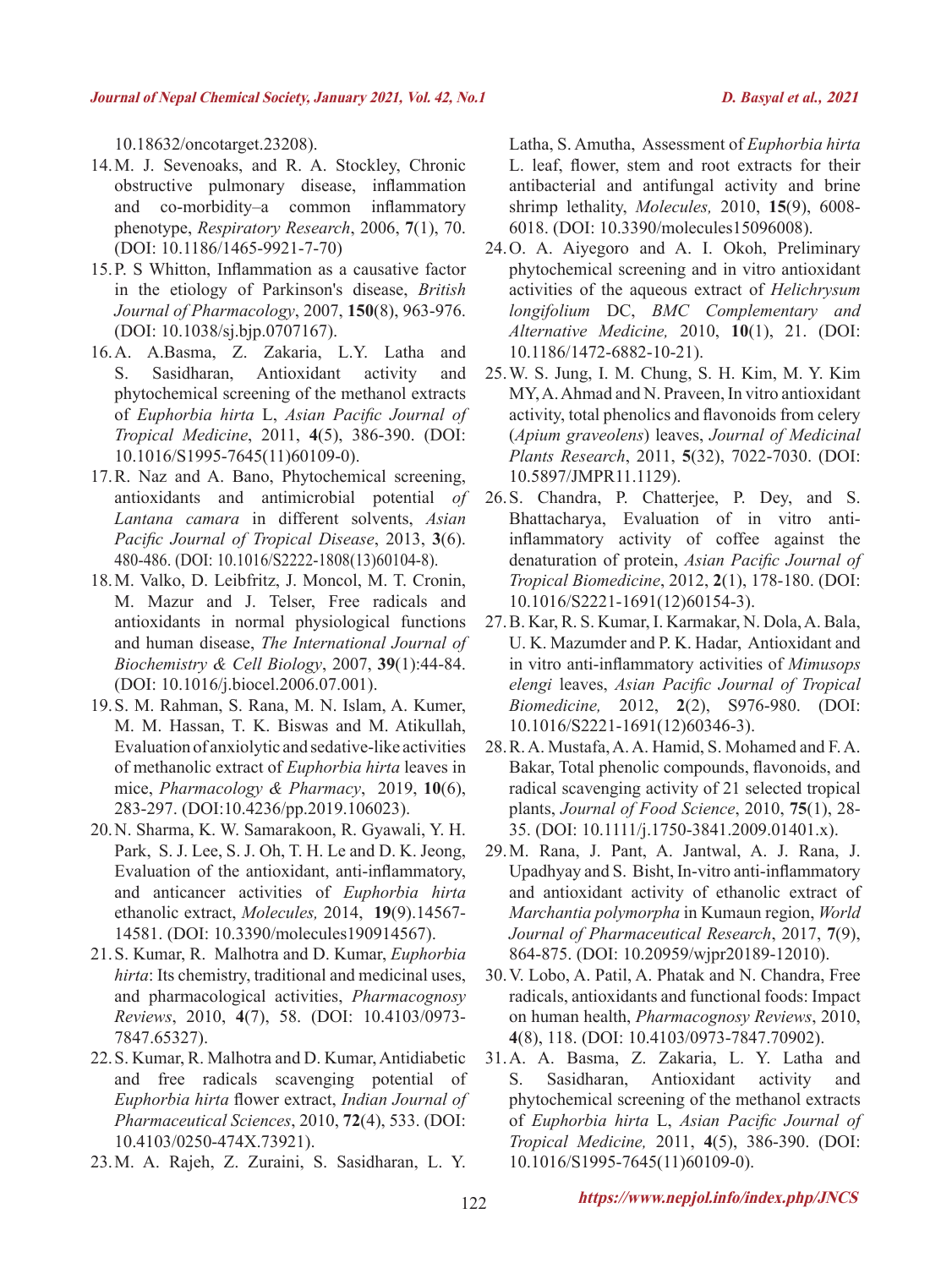- 32.S. Asha, P. Thirunavukkarasu, V. M. Mani and A. M. Sadiq, Antioxidant activity of *Euphorbia hirta* Linn leaves extracts, *European Journal of Medicinal Plants*, 2016, **7**, 1-4. (DOI:10.9734/ EJMP/2016/24952).
- 33.K. B. Pandey and S. I. Rizvi, Plant polyphenols as dietary antioxidants in human health and disease, *Oxidative Medicine and Cellular Longevity*, 2009, **2**. (DOI:10.4161/oxim.2.5.9498).
- 34.Harasym J, Oledzki R. Effect of fruit and vegetable antioxidants on total antioxidant capacity of blood plasma, *Nutrition*, 2014, 30(5), 511-517. (DOI: 10.1016/j.nut.2013.08.019).
- 35.B. Yang, A. Kotani, K. Arai, and F. Kusu, Estimation of the antioxidant activities of flavonoids from their oxidation potentials, *Analytical Sciences*, 2001, **17**(5), 599-604. (DOI: 10.2116/analsci.17.599)
- 36.R. Hirano, W. Sasamoto, A. Matsumoto, H. Itakura, O. Igarashi and K. Kondo, Antioxidant ability of various flavonoids against DPPH radicals and LDL oxidation, *Journal of Nutritional Science and Vitaminology,* 2001, **47**(5), 357-362. (DOI: 10.3177/jnsv.47.357).
- 37.K. N. Prasad, B. Yang, X. Dong, G. Jiang, H. Zhang, H. Xie and Y. Jiang, Flavonoid contents and antioxidant activities from *Cinnamomum* species, *Innovative Food Science & Emerging Technologies*, 2009, **10**(4), 627-632. (DOI: 10.1016/j.ifset.2009.05.009).
- 38.Z. Gao, K. Huang, X. Yang and H. Xu , Free radical scavenging and antioxidant activities of flavonoids extracted from the radix of *Scutellaria baicalensis* Georgi, *Biochimica et Biophysica Acta (BBA)-General Subjects,* 1999, **1472**(3), 643-650. (DOI: 10.1016/S0304-4165(99)00152-X).
- 39.M. Kratchanova, P. Denev, M. Ciz, A. Lojek and A. Mihailov, Evaluation of antioxidant activity of medicinal plants containing polyphenol compounds, comparison of two extraction systems, *Acta Biochimica Polonica,* 2010, **57**(2). (DOI: 10.18388/abp.2010\_2399).
- 40.T. Yoshida, K. Mori, T. Hatano, T. Okumura, I. Uehara, K. Komagoe and T. Okuda, Studies on inhibition mechanism of autoxidation by tannins and flavonoids, Radical-scavenging effects of tannins and related polyphenols on 1,1-diphenyl-2-picrylhydrazyl radical, *Chemical and Pharmaceutical Bulletin*, 1989, **37**(7), 1919- 1921. (DOI: 10.1248/cpb.37.1919).
- 41.I. M. C. Brighente, M. Dias, L. G. Verdi and M .G. Pizzolatti, Antioxidant activity and total phenolic

content of some Brazilian species, Pharmaceutical Biology, 2007, **45**(2), 156-161. (DOI: 10.1080/13880200601113131).

- 42.M. Okawa, J. Kinjo, T. Nohara and M. Ono, DPPH (1,1-diphenyl-2-picrylhydrazyl) radical scavenging activity of flavonoids obtained from some medicinal plants, *Biological and Pharmaceutical Bulletin,* 2001, **24**(10), 1202- 1205. (DOI: 10.1248/bpb.24.1202).
- 43.D. K. Badyal and C. Desai, Animal use in pharmacology education and research: The changing scenario, *Indian Journal of Pharmacology*, 2014, **46**(3), 257.(DOI: 10.4103/0253-7613.132153).
- 44.L. Saso, G. Valentini, M. L. Casini, E. Grippa, M. T. Gatto, M. G. Leone and B. Silvestrini, Inhibition of heat-induced denaturation of albumin by nonsteroidal anti-inflammatory drugs (NSAIDs): Pharmacological implications, *Archives of Pharmacal Research,* 2001, **24**(2), 150-158. (DOI: 10.1007/BF02976483).
- 45.M. Govindappa, N. Bharath, H. B. Shruthi, T. S. Sadananda and P. Sharanappa, Antimicrobial, antioxidant and in vitro anti-inflammatory activity and phytochemical screening of *Crotalaria pallida* Aiton, *African Journal of Pharmacy and Pharmacology*, 2011, **5**(21), 2359-2371. (DOI: 10.5897/AJPP11.038).
- 46.A. Russo, R. Acquaviva, A. Campisi, V. Sorrenti, C. Di Giacomo, G. Virgata, M. L. Barcellona and A. Vanella, Bioflavonoids as antiradical, antioxidants and DNA cleavage protectors, *Cell Biology and Toxicology*, 2000, **16**(2), 91. (DOI: 10.1023/A:1007685909018).
- 47.J. A. Knight, Free radicals: their history and current status in aging and disease, Annals of Clinical & Laboratory Science, 1998, **28**(6), 331-346.
- 48.M. Atanassova, S. Georgieva and K. Ivancheva, Total phenolic and total flavonoid contents, antioxidant capacity and biological contaminants in medicinal herbs, *Journal of the University of Chemical Technology & Metallurgy*, 2011, 46(1).
- 49.E. A. Lissi, B. Modak, R. Torres, J. Escobar and A. Urzua, Total antioxidant potential of resinous exudates from *Heliotropium* species, and a comparison of the ABTS and DPPH methods, *Free Radical Research,* 1999, **30**(6), 471-477. (DOI: 10.1080/10715769900300511).
- 50 M. Z. Salem, H. M. Ali, N. A. El-Shanhorey and A. Abdel-Megeed , Evaluation of extracts and